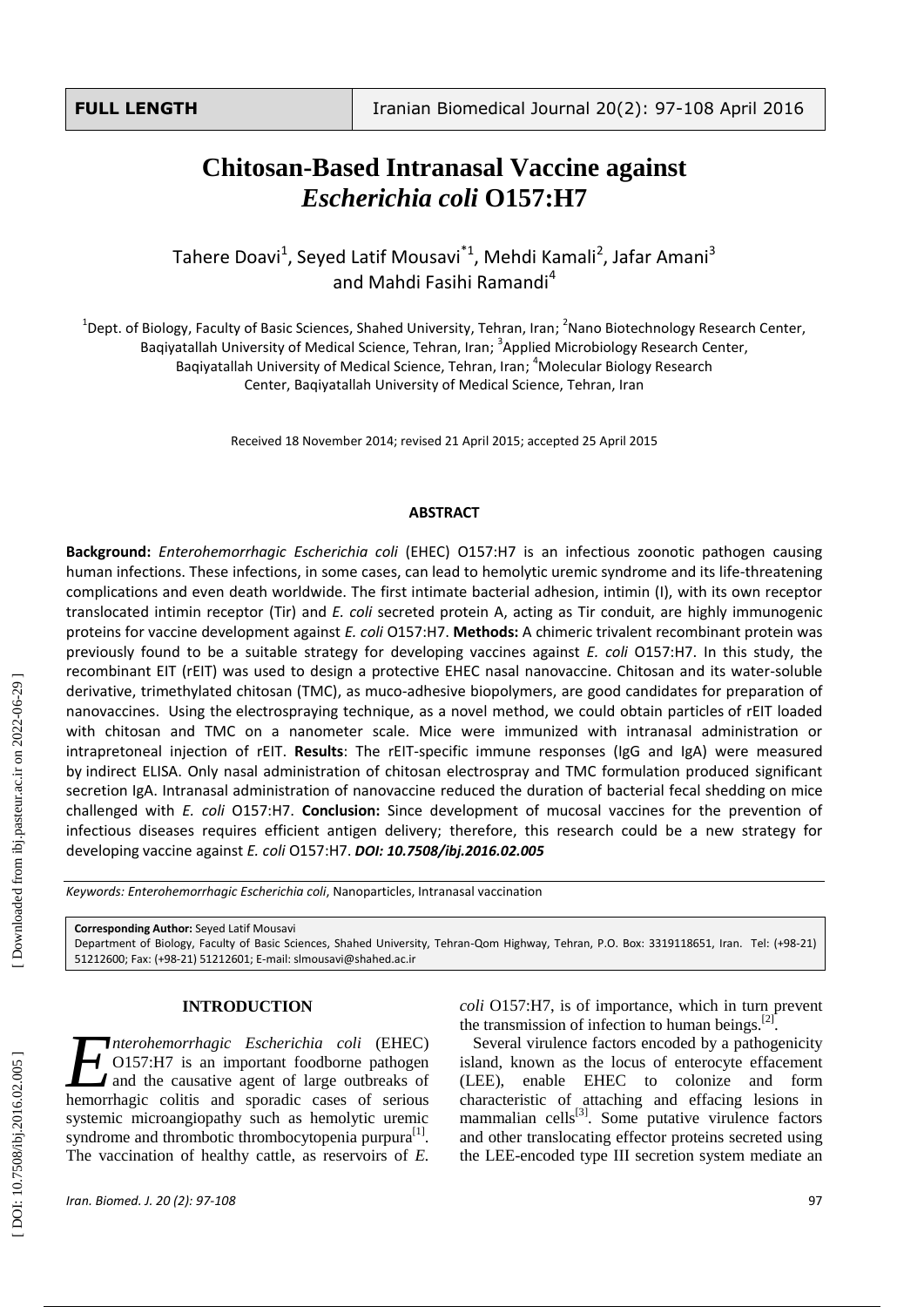essential process for EHEC pathogenesis . These essential virulence factors include EspA (*E. coli* secreted protein A) , EspB, EspD, and Tir (translocated intimin receptor)  $^{[4]}$ . Type III secretion system translocator protein EspA induces a filamentous structure that form s an essential bridge for translocation of EspB, EspD, and intimin receptor (i.e. Tir) into the host cell s. Intimin is defined as the primary adhesion factor of EHEC that is encoded by a part of LEE, called *eae* gene<sup>[5]</sup>. Intimate bacterial attachment to the host cell, mediated by Tir translocation via EspA translocator filaments and following intimin-Tir interactions<sup>[6]</sup>. In our previous studies<sup>[7-9]</sup>, the immunogenic properties of a chimeric recombinant EIT (rEIT) protein, including EspA, intimin, and Tir were studied.

Intranasal administration is considered as one of the promising route for needle-free antigen/ protein delivering in novel vaccination strategies<sup>[10]</sup>. Intranasal administeration offers many advantages as low enzymatic activity of nasal cavity and thus the reduction of the necessary antigen dose and more acceptable alternative for patients<sup>[10,11]</sup>. The intranasal administration of EHEC vaccine has proved to be a very effective and additional protection correlated with  $SIgA^{[12-14]}$ . A nasal delivery route can effectively induce both the humoral and mucosal immune responses<sup>[15]</sup>. The presence of about 400 microvilli per nasal epithelial cell provides a large surface area for the nasal mucosa and can be a suitable nasal cavity for mucosal immunization [16 ] . Harsh mucosal environment of nasal cavity can reduce vaccine absorption across the nasal mucous membranes<sup>[17]</sup>. Therefore, effective adjuvants and delivery systems are needed to potentiate vaccine immunogenicity and to protect their antigens from the harsh nasal mucosal environment<sup>[18]</sup>.

Biocompatible and biodegradable chitosan is a muco -adhesive biopolymer with absorption -enhancing property to improve immunogenicity of intranasal antigen delivery systems $^{[19]}$ . Due to their properties such as opening up the tight junctions between epithelial cells, muco -adhesive natural polymers have attracted great attention in the design of intranasal vaccine delivery of subunit antigen or peptides<sup>[19]</sup>. Chitosan and its water -soluble derivative, trimethylated chitosan  $(TMC)^{[20]}$ , are suitable candidates for preparation of intranasal nanovaccines<sup>[21]</sup>. Chitosan micro/nanoparticles can be easily fabricated via the electrospra ying method using electrical fields<sup>[22]</sup>. Electrospraying is a rapid, simple and affordable method for polymeric micro/nanoparticle  $f$ abrication<sup>[23]</sup>. In this research, we employed the electrospraying technique to obtain particles of rEIT loaded with chitosan and TMC on a nanometer scale.

Mice were immunized with intranasal administration or intrapretoneal injection of rEIT, and the specific immune responses (IgG and IgA) were measured by indirect ELISA. Intranasal administration of nano vaccine reduc ed the bacterial fecal shedding on mice challenged with *E. coli* O157:H7.

# **MATERIAL AND METHODS**

# **Bacterial strain**

EHEC serotype O157:H7 (strain ATCC 35218) and the previously constructed rEIT in pET28a plasmid were available in our laboratory $[7]$ . The recombinant and wild -type EHEC strains were grown in Luria - Bertani (LB) broth, supplemented with 40  $\mu$ g/ml kanamycin ( Sigma, Germany ) as required. *E. coli* isolates were stored in a LB broth containing 20% glycerol at -70 ºC.

# **Expression and purification of recombinant EIT protein**

Expression of the synthetic *EIT* gene was performed in *E. coli* BL21 (DE3 *)*. The rEIT, which was purified with Ni -NTA (Qiagen, Germany) resin under native conditions, was verified on 10% SDS-PAGE<sup>[7]</sup>.

#### **Synthesis of trimethylated chitosan polymer**

TMC polymer was prepared by reductive methylation procedure of chitosan based on the reductive methylation reactions between chitosan and methyl iodide. Also, 2 g chitosan, 4.8 g sodium iodide, and 10 ml 20% (w/v) aqueous NaOH were dissolved in 80 ml 1 -methyl - 2 -pyrrolidinone on water bath at 60 º C for 20 min. Subsequently, 10 ml methyl iodide was added , and the resulting mixture was kept in a Liebig condenser for 30 min. Next, 10 ml methyl iodide and 10 ml 20% (w/v) aqueous NaOH were added to the mixture and was incubated in a similar Liebig condenser at a controlled temperature of 60 º C for 30 min. In order to precipitat e the product, 300 ml diethyl ether was sequentially added three times to the solution mixture. The product was dissolved in 100 ml 10% NaCl aqueous solution to exchange the iodide ion with chloride. The final product obtained from centrifugation was freez e -dried and kept in darkness<sup>[24]</sup>. TMC powder was dissolved in double distilled water to 1 mg/ml concentration (pH 7.4) and stored at -20 ºC for further use.

#### **Preparation of chitosan solution for electrospraying**

For hydrolyzation of chitosan chains , a 1.25% (w/v) chitosan mixture was prepared in 50% (V/V) NaOH and incubated at 95°C for 48 h. The mixture was then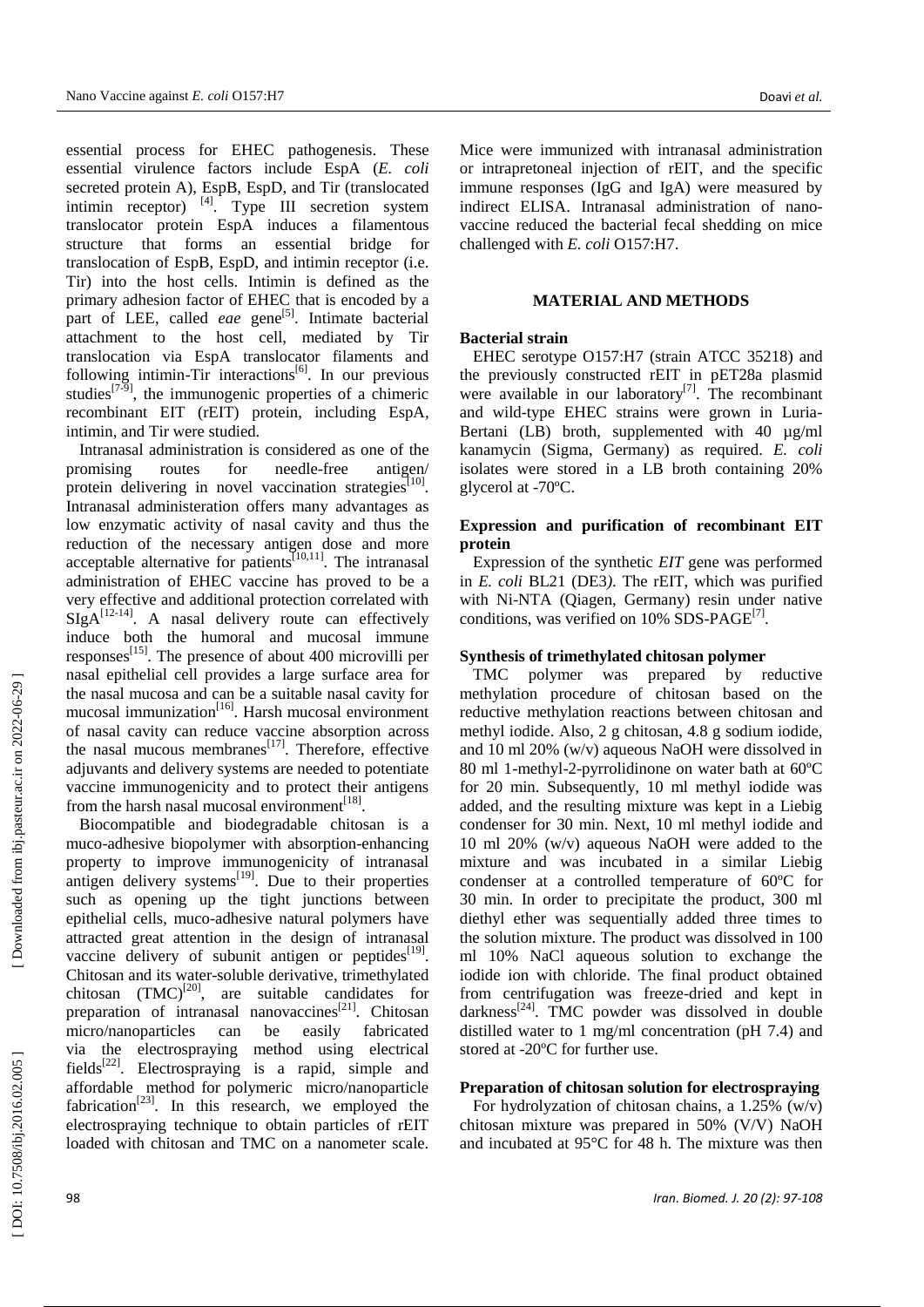filtered and washed with double distilled water . After several washing step s by glacial acetic acid, the chitosan was dried at 60°C for 16 h. A chitosan solution of 7.5% (w/v) prepared from processed chitosan in 70% (v/v) acetic acid was incubated under mild shaking at 25°C for 18 h. The chitosan was then dissolved in acetic acid to obtain a homogenous chitosan solution<sup>[25]</sup>. rEIT (0.1 mg/ml) and chitosan solution (volume ratio 1:1) were mixed at the final antigen concentration of 20 µg/ml. The mixture containing chitosan and antigen solution was used for electrospraying to produce the nanoparticles.

# **Generation of nanoparticles with electrospraying**

rEIT -chitosan and rEIT -TMC solutions were placed separately in 3-ml electrospraying syringe with a metallic needle of 0. 65 mm internal diameter. A 20 k V current was applied for electrospraying. The distance between needle tip and collector was optimized at 1 0 cm, and feeding rate was adjusted to  $1 \text{ ml/h}^{[26]}$ . rEIT solutions (1 mg/ml) were combined in a volume at the ratio of 1:1 with each of the chitosan and TMC solutions at final mixture concentrations of 20 µg/ml and then electrosprayed as described above .

# **Morphological properties, particle size and the surface charge of particles**

The morphological properties were examined using a Philips -XL30 scanning electron microscope (SEM).

For this purpose, chitosan and TMC electrosprayed particles along with rEIT antigen were coated with a thin layer of gold and examined under Philips -XL30 SEM at an 22 kV accelerating voltage. Particle size and zeta potential of electrosprayed chitosan and TMC particles along with rEIT were measured by laser diffraction using a Zetasizer (Malvern,  $UK$ )<sup>[27]</sup>.

# **Animal immunization**

**Immunized schedule**

second  $28$ <br>third  $42$ 

second  $28$ <br>third  $42$ 

second 28

third  $42$ 

second 28

third 42

second 28

third 42

first

third

first

third

first

first

first

Female five- to six-week-old BALB/C mice (n=25) procured from Pasteur Institute of Iran were divided into two tests (T1 , T2) and three control groups (C1, C2 , and C3) . Each mouse in the T1 group was immunized directly by nasal administration of 20 μg electros prayed rEIT protein along with chitosan (Sigma, Germany ) . T2 group received 20 μg of electrosprayed rEIT protein along with TMC (volume ratio 1:1 ). C 1 group was injected intraperitoneally with 20 μg rEIT along with complete Freund's adjuvant (Sigma, Germany) in the first injection and incomplete Freund's adjuvant (Sigma, Germany ) in two subsequent injections, served as positive control . C2 group was administered intranasally with only chitosan served as negative control. Each mouse in C3 group was administered through the nasal route with 20 μg of non -electrosprayed rEIT protein with chitosan as an adjuvant. The description of groups is shown in Table 1. All groups received their related formulations at the same time on days 0, 28, and  $42^{[9,20,28]}$ .

**Serum** 

0 14 20

0 14 20

0 14 20

0 14 20

7

7

0 14

**Dose Day Days after** (µg/mice) **administration**

**sampling day Antigen** 

7 20

7 20

 $\frac{7}{7}$  20

7 20

7 20

7 20

7 20

**dose** 

20

0

 $\theta$ 

0

|  |  | Table 1. Immunization administered to the groups |  |  |
|--|--|--------------------------------------------------|--|--|
|--|--|--------------------------------------------------|--|--|

| <b>Experimental group</b>             | Route of<br>administration | Administrated<br>formulation                     |
|---------------------------------------|----------------------------|--------------------------------------------------|
| Test $1(T1)$<br>immunized mice        | Intranasal                 | electrosprayed<br>chitosan-rEIT<br>nanoparticles |
| Test $2(T2)$<br>immunized mice        | Intranasal                 | electrosprayed<br>TMC-rEIT<br>nanoparticles      |
| Control $3$ (C3)<br>immunized mice    | intrapretoneal             | rEIT-CFA<br>rEIT-IFA<br>rEIT-IFA                 |
| Control $2(C2)$<br>non-immunized mice | Intranasal                 | non-electrosprayed<br>chitosan-rEIT              |

Control 1 (C1)<br>non-immunized mice Intranasal alone chitosan

CFA, Complete Freund's adjuvant; IFA, Incomplete Freund's adjuvant; recombinant EIT (rEIT)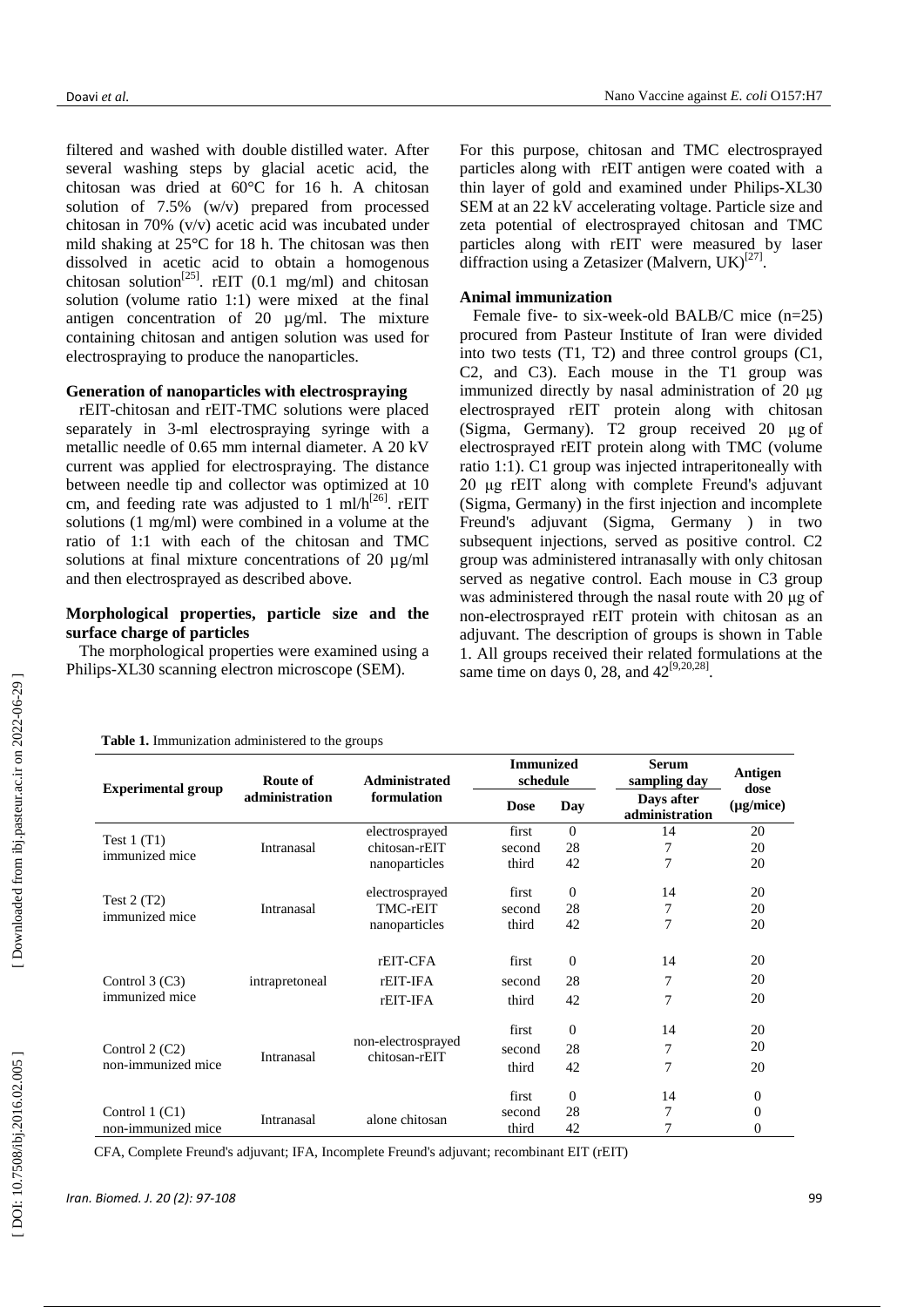# **Sample collection**

Blood samples were collected retro -orbitally after each immunization. The sera were stored at  $-70^{\circ}$ C for further analysis . In order to assess SIgA titers, mice fecal and eye wash samples were collected weekly after each immunization<sup>[29]</sup> Fecal samples (1 g) from each mice group were mixed immediately with 500 µl PBS containing 0.05% (w/v) sodium azide and 10 µl/mg protease inhibitor cocktail (Ro c h e, Switzerland ) and kept at 4*°C* overnight. After centrifugation at 20,000  $\times$ g at 4°C for 10 min, the supernatants were stored at -70°C. Eye wash samples were collected by washing the eyes with 100 µl (50 µl for each eye) of cool sterile PBS containing protease inhibitor, and the samples were immediately frozen at -70 $^{\circ}C^{[30]}$ .

# **Antibody responses of serum, feces, and eye wash**

Specific antibody responses in serum, feces , and eye wash samples were evaluated by an ELISA. Also, 96 well plates (Nunc, Denmark) were coated with 5 µg the purified rEIT protein diluted in a coating buffer (64 mM  $\text{Na}_2\text{CO}_3$  and 136 mM  $\text{NaHCO}_3$ , pH  $9.8$ )<sup>[9]</sup>. The plates were washed three times with PBS containing 0.05% Tween 20 (PBS - T ) and blocked with 3% gelatin in PBST and incubated at 37°C for 1 h . For determination of the relative IgG and IgA titres , sera samples were serially diluted in PBS-T from 1:500 to 1 :512 ,000 for IgG and from 1 :20 to 1 :10240 for IgA whereas fecal and eye wash samples were serially diluted in PBS - T from 1:20 to 1 :10240 . The diluted samples were added to ELISA plates and incubated at 37 º C for 1 h. After washing in PBS -T, the plates were added with a 1 :5000 dilut ion of horseradish peroxidase goat anti -mouse IgG (Sigma, Germany) or horseradish peroxidase goat anti -mouse IgA (1 :10 ,000 in PBS -T) (Sigma , Germany), followed by incubation at 37 º C for 1 h. The wells were then washed three times in PBS -T. Finally, 100 µl 3,3',5,5' -tetramethylbenzidine (Sigma, USA) was added to each w ell and incubated at room temperature for 15 min. The reaction was stopped by the addition of 2 M  $H_2SO_4$ , and the absorbance was read at OD<sup>450</sup> on a microplate reader (Bio Rad, USA).

# **Animal stud y**

Fourteen days after the last immunization, the mice were orally challenged with a lethal dose of *E. coli* O157:H7 (ATCC: 35218) . Two days prior to the challenge , all mice groups were pretreated with drinking water containing streptomycin sulfate (5 mg/ml) to decrease the normal gut bacterial flora. The streptomycin -treated mice were fasted overnight and subsequently fed with  $10^{10}$  CFU of *E. coli* O157:H7. The mice fecal samples were collected and weighted daily for three weeks. Fecal samples (approximately 0.1 g) were suspended in 1 ml LB broth and incubated

at room temperature for 2 -4 h to allow the fecal pellets to be soften. The fecal mixture was then vortexed to homogeneity, followed by plating onto Sorbitol MacConkey agar plates containing tellurite. The plates were incubated at 37 ºC overnight, and *E. coli* O157:H7 colonies were counted<sup>[7]</sup>.

# **Bacterial adhesion and growth inhibitory effect**

Caco -2 cells (Pasteur Institute of Iran, Tehran ) were grown in a culture flask containing RPMI medium and 10% FBS. The confluen t cells attached to the culture flask were trypsinized and distributed o n a sterile round coverslip placed on the bottom of the 24 -well culture plates and incubated in 5%  $CO<sub>2</sub>$  at 37°C for 48 h. An overnight culture of EHEC cells grow n to exponential growth phase was washed three times with PBS and adjusted to an OD: 0.6 at 600 nm  $(3.5\times10^8 \text{ of }$ *E. coli* O157:H7) . Antisera (150 µl) from intranasally immunized mice ( T 1 and T2 groups) were added to the 300 µl bacterial suspension and incubated at room temperature for 20 min. The Caco -2 cell line treated with unimmunized mice antisera served as a negative control. The bacterial mixture was added thoroughly to monolayer Caco -2 cells and incubated at room temperature for 1  $h^{[7]}$ . The monolayer Caco-2 cells were trypsinized after washing three times with PBS. Aliquots of the serial dilutions of Caco-2 supernatants were plated on LB agar plates and incubated at 37 ºC overnight. Colonies were counted to determine the total CFU/ml and the percen t bacterial adhesion of each sample. The mean number of adherent bacteria per cell was determined by the measurement of Caco -2 cells on each coverslip<sup>[31]</sup>.

# **Histopathological studies**

Eight days after oral challenge, the mice were bled for sera collection and sacrificed by cervical dislocation . Colon and caecum of each mouse were photographed and dissected for histological examination s . Specimens were plated in glass dishes , followed by rapid fixation in 10% formaldehyde . The tissue sections were embedded in paraffin and stained with hematoxylin and eosin and examined under a light microscope.

# **Statistical analysis**

Means±standard deviations (SD) of three independent experiments were performed. The statistical analyses were carried out with a SPSS statistical software (version 20). Bonferroni's multiple comparisons test was applied to compare the test and control groups in serum antibody determination and fecal shedding of bacteria. Analysis for the significance differences of EHEC attachment inhibition on Caco -2 cells was also tested using Bonferroni multiple

DOI: 10.7508/ibj.2016.02.005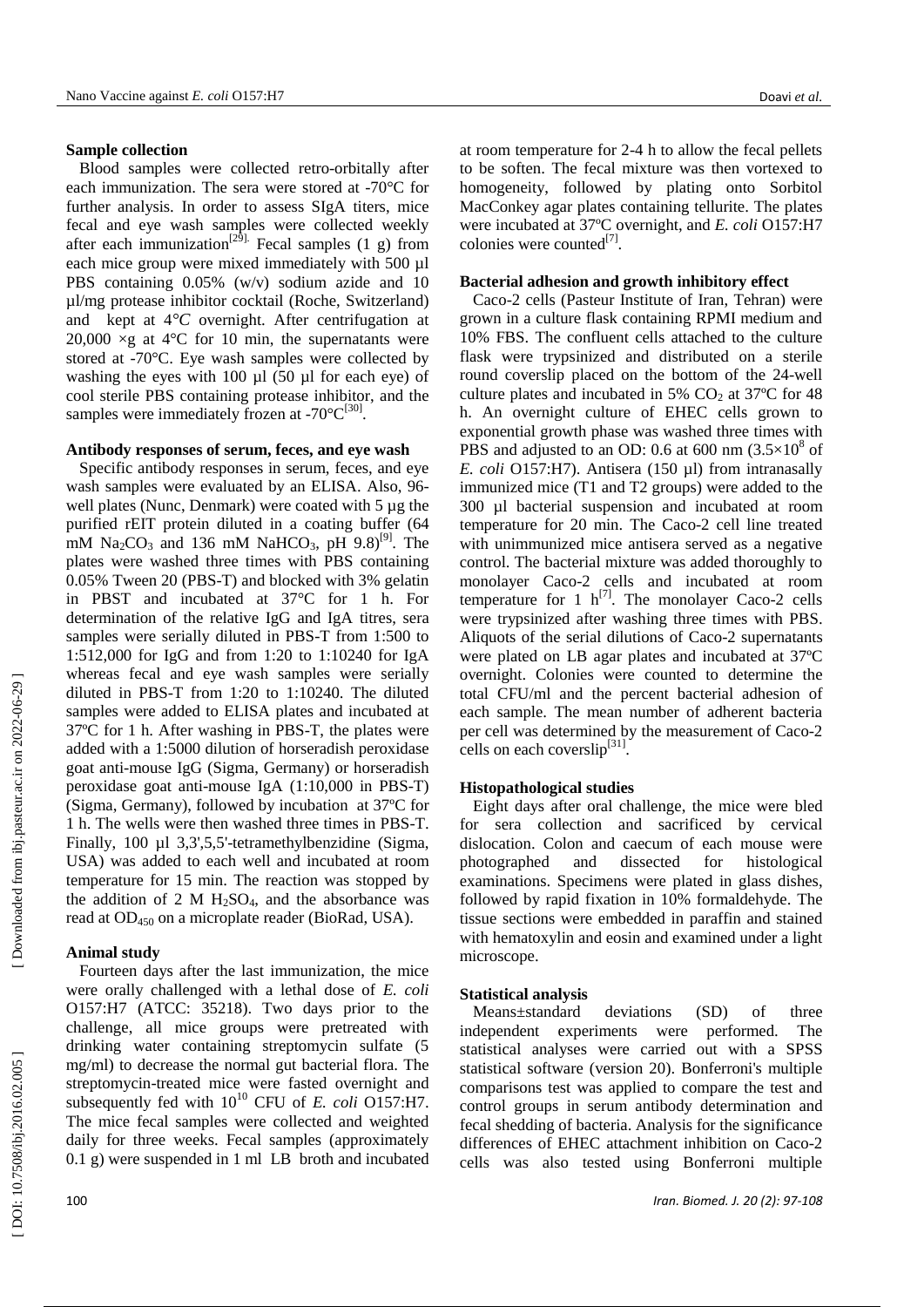

Fig. 1. The nanoparticles size distribution measured by Zetasizer. A) Electrosprayed chitosan nanoparticles containing rEIT (about 424/8 nm); B) Electrosprayed TMC nanoparticles containing rEIT (about 365/2 nm).

comparison test. The *P*<0.05 was considered statistically significant .

#### **RESULTS**

# **Morphological properties, particle size , and surface charge of electrosprayed particles**

The particle size and zeta potential results are shown in Figures 1 and 2D, respectively as well as in Table 2. The size of electrosprayed chitosan particles along with rEIT was about 424 . 8 nm with a polydispersity index of about 0.065 (Fig. 1 A ) and that of TMC along with rEIT was about 365 . 2 nm with a polydispersity index of 0.119 (Fig. 1 B). The surface charge of chitosan and TMC nanoparticles was measured by zeta potential measurement (Fig. 2C and 2 D). The zeta potential value s of the chitosan and TMC nanoparticles were determined to be  $+30/25$  mV and  $+45/7$  mV, respectively. The positive values of nanoparticles zeta potential indicate d that the chitosan and TMC nanoparticles possessed positive surface charge s. The spherical morphology of nanoparticles was monitored using SEM (Fig. 2A and 2B).

#### **Determination of antibody responses to rEIT**

Titration of serum samples from intranasally mice immunized with purified rEIT compared to the C1 and C2 groups showed a significant EIT -specific IgG and IgA antibody responses. The titers of anti-EIT-

specifice IgG antibod y were clearly detectable even at 1:512000 dilution (Fig. 3 A ). Also, the titers of EIT specific IgA antiserum in two intranasally immunized mice groups were detected up to 1:20480 titers (Fig. 3 B ) while no significant difference ( *P*=0.17) was found in IgG antiserum titres in intranasally immunized mice (T1 and T2) compared to the control group (C3) intraperitoneally immunized with rEIT (Fig. 3 A). The mice immunized intranasally with rEIT showed significant titers of EIT -specific SIgA antibody (up to 1:10240 dilution) in fe cal and eye wash samples compared to the control groups (Fig. 3C and 3 D). No antibody SIgA response was detected in the fe cal and eye wash samples of intraperitoneally immunized mice (Fig. 3C and 3D). The data in Figure 4A and 4D demonstrated that the elicitation of a higher anti -EIT IgG and IgA could be achieved after the third immunization using an intranasal nano -administration. The presence of rEIT purified protein was verified on 10% SDS -PAGE as the only band in all analyzed eluted fractions of r EIT purification process (Fig. 5 ).

#### **Bacterial adhesion and growth inhibitory effect**

Colony count of Caco -2 cell supernatant serial dilutions plated in LB agar indicated 99% bacteria l adhesion to cell lines when treated by non -immunized mice sera . The agar plating assay of EHEC cells pretreated with intranasal immunized mice antisera showed 65% blocking of their adherence to Caco -2 cells (Table 3 ) .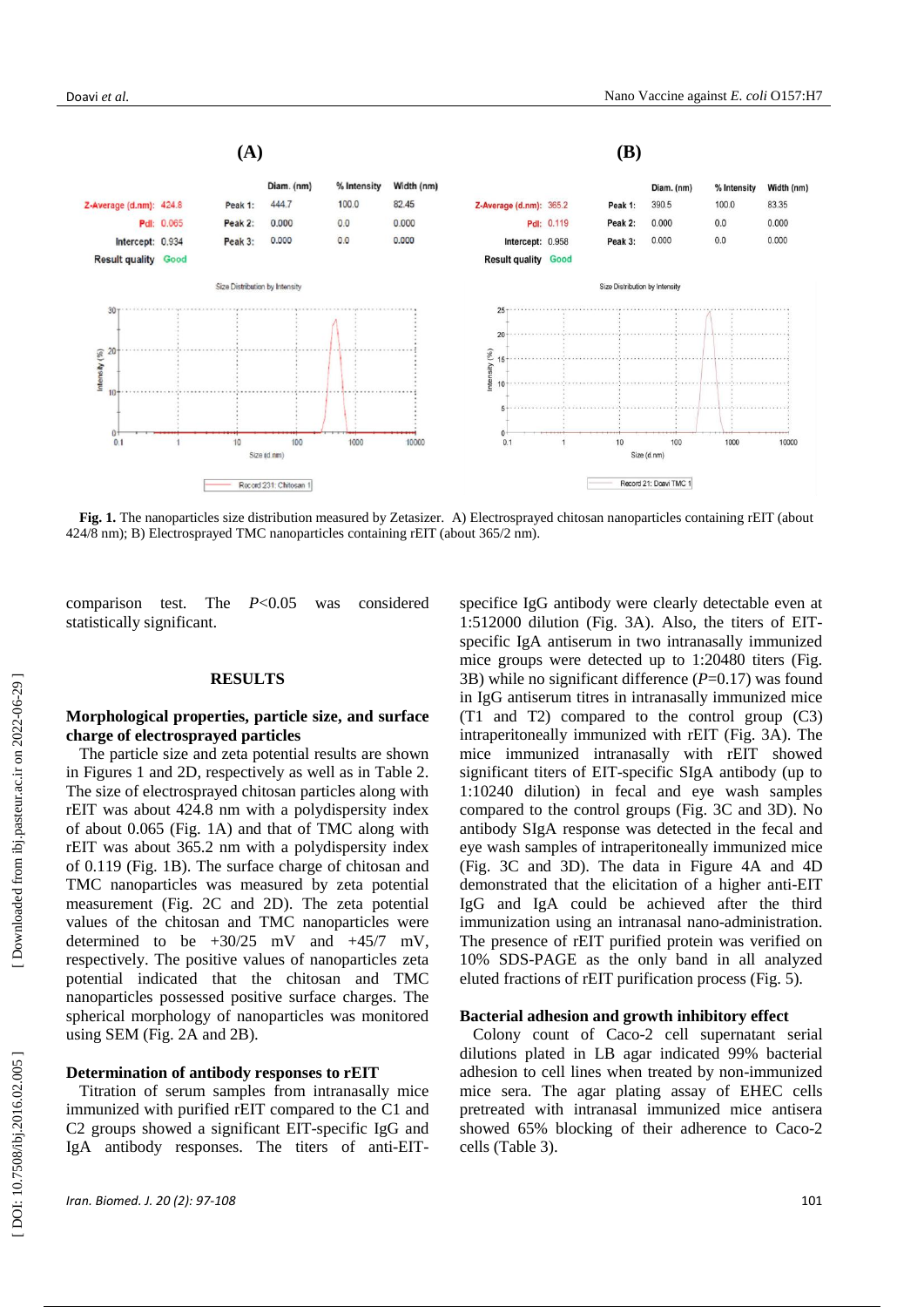



Record 341: chitos an 3





Institute for Colorants, Paints & Coatings (ICPC)

#### **(C) (D )**

|                                                 |                             |        |                             | Mean (mV)           | Area (%) | Width (mV) |                              |        |                             | Mean (mV)                       | Area (%) | Width (mV) |
|-------------------------------------------------|-----------------------------|--------|-----------------------------|---------------------|----------|------------|------------------------------|--------|-----------------------------|---------------------------------|----------|------------|
|                                                 | Zeta Potential (mV): 30.25  |        | Peak 1: 11.8                |                     | 91.1     | 5.26       | Zeta Potential (mV): 45.7    |        | Peak 1: 45.7                |                                 | 100.0    | 3.50       |
|                                                 | Zeta Deviation (mV): 16.9   |        | Peak 2: 48.7                |                     | 6.0      | 6.52       | Zeta Deviation (mV): 3.50    |        | Peak 2:                     | 0.00                            | 0.0      | 0.00       |
|                                                 | Conductivity (mS/cm): 0.952 |        | Peak 3: 0.00                |                     | 0.0      | 0.00       | Conductivity (mS/cm): 0.0210 |        | Peak 3: 0.00                |                                 | 0.0      | 0.00       |
| <b>Result quality See result quality report</b> |                             |        |                             |                     |          |            | <b>Result quality Good</b>   |        |                             |                                 |          |            |
|                                                 |                             |        | Zeta Potential Distribution |                     |          |            |                              |        | Zeta Potential Distribution |                                 |          |            |
|                                                 | 70000                       |        |                             |                     |          |            | 200000                       |        |                             |                                 |          |            |
|                                                 | 60000                       |        |                             |                     |          |            |                              |        |                             |                                 |          |            |
|                                                 | 50000                       |        |                             |                     |          |            | 150000                       |        |                             |                                 |          |            |
| ounts                                           | 40000                       |        |                             |                     |          |            | ounts<br>O                   |        |                             |                                 |          |            |
| Total C                                         | 30000                       |        |                             |                     |          |            | 100000<br>Total              |        |                             |                                 |          |            |
|                                                 | 20000                       |        |                             |                     |          |            | 50000                        |        |                             |                                 |          |            |
|                                                 | 10000                       |        |                             |                     |          |            |                              |        |                             |                                 |          |            |
|                                                 |                             |        |                             |                     |          |            | n                            |        |                             |                                 |          |            |
|                                                 | $-200$                      | $-100$ |                             | Zeta Potential (mV) | 100      | 200        | $-200$                       | $-100$ |                             | $\Omega$<br>Zeta Potential (mV) | 100      | 200        |
|                                                 |                             |        |                             |                     |          |            |                              |        |                             |                                 |          |            |

Record 20: Doavi TMC 1 

**Fig. 2.** SEM images of electrosprayed nanoparticles and zeta potentials. A) SEM images of electrosprayed chitosan nanoparticles containing rEIT; B) TMC nanoparticles containing rEIT; C ) Zeta potential of electrosprayed chitosan nanoparticles containing rEIT (about  $+30/25$  mV); D) electrosprayed TMC nanoparticles containing rEIT (about  $+45/7$  mV).

| <b>Table 2.</b> The mean of chitosan and TMC particle size and zeta potential |
|-------------------------------------------------------------------------------|
|-------------------------------------------------------------------------------|

| <b>Sample</b>               | <b>Solution concentration</b><br>$(\mu$ g/ml) | Mean particle<br>$size$ (nm) | <b>PDI</b> | Zeta potential<br>(mV) |
|-----------------------------|-----------------------------------------------|------------------------------|------------|------------------------|
| Chitosan particles $+$ rEIT | 20                                            | 424.8                        | 0.065      | $+30/25$               |
| $TMC$ particles + rEIT      | 20                                            | 365/2                        | 0.119      | $+45/7$                |

PDI, polydispersity index; recombinant EIT (rEIT)

[Downloaded from ibj.pasteur.ac.ir on 2022-06-29]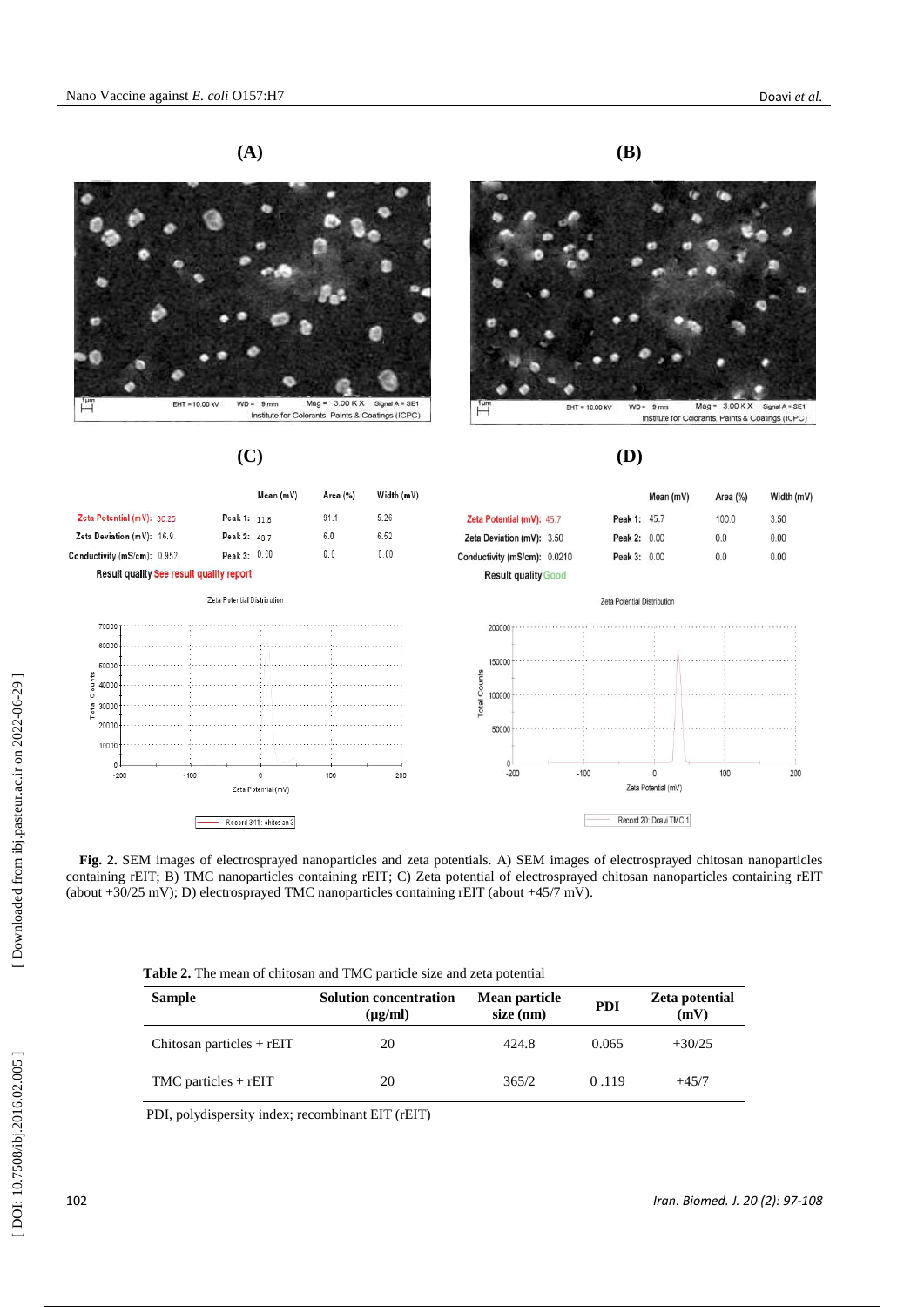

Fig. 3. EIT-specific IgG and IgA. Test 1, intranasal immunization with electrosprayed nanoparticles chitosan-rEIT; Test 2, intranasal immunization with electrospraed TMC-rEIT nanoparticles; Control 1, intraperitoneally immunization with rEIT adjuvanted by Freund's adjuvant; Control 2, non-immunized mice nasally administered with chitosan alone; Control 3, non-immunized mice nasally administered with non-electrosprayed chitosan-rEIT. Mice immunization was conducted three times during 42 days. The sera, fecal, and eye wash samples were collected after each immunization and assayed for rEIT-specific responses, including (A) serum IgG titers, ( B) serum IgA titers, ( C) fecal IgA titers, ( D) eye washes IgA titers using an ELISA method. Non -immunized mice and intraperitoneally immunized samples were used as negative and positive control, respectively ( *P*<0.05).

#### **Animal challenge with** *E. coli* **O157:H7**

Unimmunized control mice groups (C1 and C2) showed high levels  $(10^8 \text{ CFU})$  of bacterial shedding in their feces during the three -week sampling period. The time and level of shedding in all immunized mice were declined gradually in T1, T2, and C3 groups and stopped after 8, 9, and 10 days, respectively (Fig. 6). The level of bacterial shedding between three immunized groups was not significant (Fig. 6) whereas the reduction of bacterial shedding in T1, and T2, and C3 groups was statistically significant  $(P<0.05)$ as compared to the

unimmunized C1 and C2 groups.

#### **Histological examination**

Microscopic observations of colon and caecum section are shown in Figure 7 B, 7 C, 7 D, and 7 E. The stained sections of mice immunized intranasally or intraperitoneally demonstrated a healthy caecum as of the uninfected mice in terms of shape and size exhibiting normal appearance and well -formed dark stools in the distal colon (Fig. 7 A).

Unimmunized infected mice showed thickening shape and shortening of diameter in a distal colon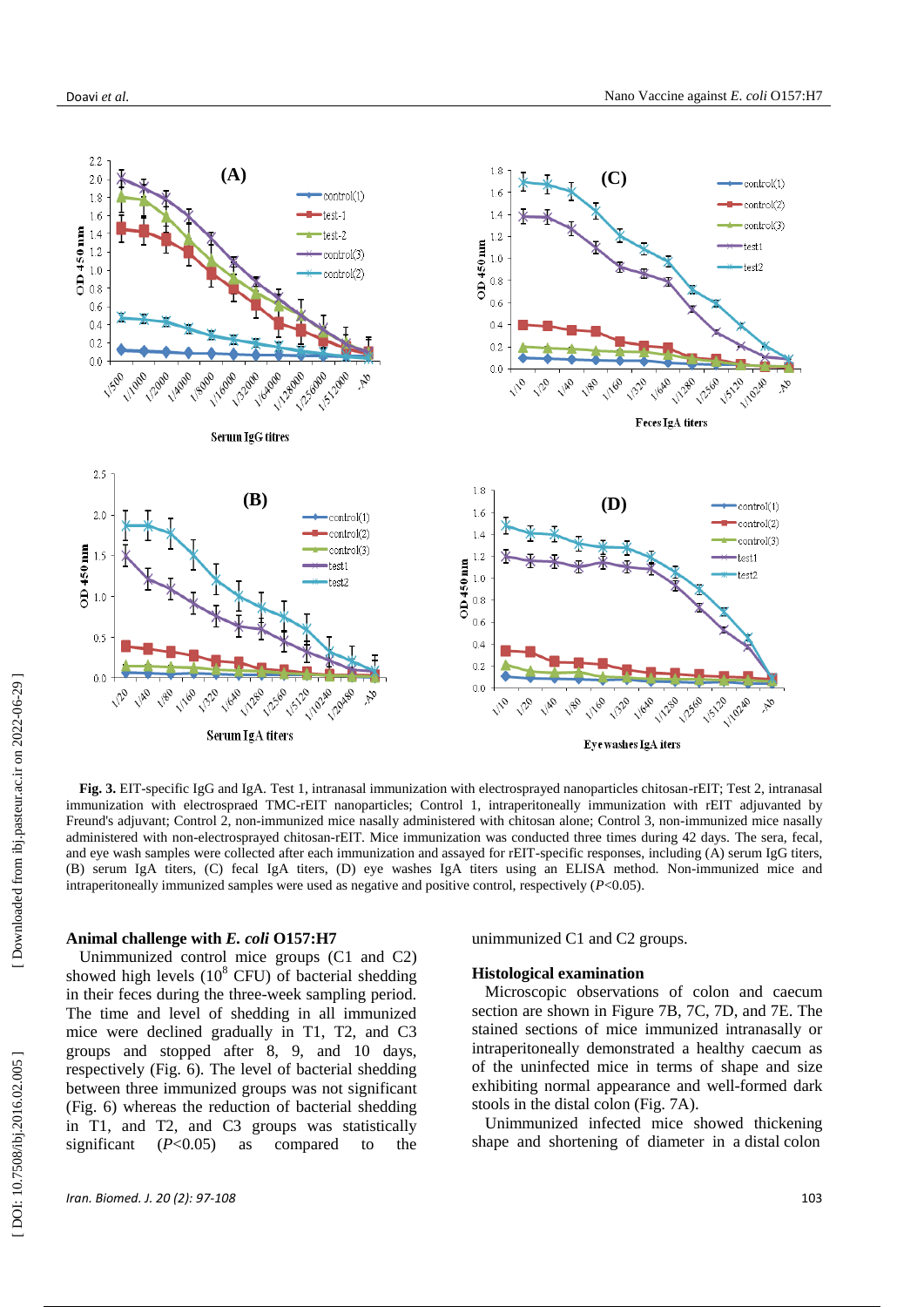

**Fig. 4.** Comparison of inducted EIT -specific IgG and IgA antibody titration. A and B, IgG titration; C and D, IgA titration. (A1, A2, and A3 in curves show first, second, and third intranasal booster immunizations of mice with electrosprayed nanoparticles chitosan rEIT for test and control groups.

with a few pale yellowish stool with diffused watery blood appearance. The colon weight of infected immunized mice was approximately equal to that of uninfected normal mice  $( $0.17 \text{ g}$ )$ . Also, the colon weight (0.40 g) of non -immunized infected mice was approximately double the normal (Fig. 7A). Based on the macroscopic observations of colons and caecum section, the number of bacteria in the intestinal cells of infected immunized mice was lower than that in unimmunized infected groups (Fig. 7B, 7C, 7D, and 7 E ) . Notably, the bacterial number of intranasal immunized mice in T2 group was negative (Fig. 7 C )

# **DISCUSSION**

Immunization with type III secreted proteins is one of the strategies to reduce the *E. coli* O157:H7

prevalence . In cattle, EHEC O157:H7 secreted protein vaccines has been shown to decrease the rate of *E. coli*  O157:H7 infections and significantly limit its prevalence. The recombinant construct containing trivalent immunogen EspA, intimin , and Tir has been indicated to have effective properties in induction of protective immunity and development of a vaccine against *E. coli* O157:H7<sup>[7,9]</sup>. Intranasal route, which is one of the most promising mucosal delivery route for the administration of vaccine $[10]$ , induces mucosal immunity toward systematic immune responses and effectively imparts protection to many pathogens adhering to mucosal surfaces<sup>[15]</sup>. Furthermore, *E. coli* O157:H7 intranasal vaccine can be a more appropriate candidate than other mucosal vaccines due to its high accessibility and low proteolytic enzymatic activity that provides greater antigenic stability and lower doses of required antigens $[10,11]$ .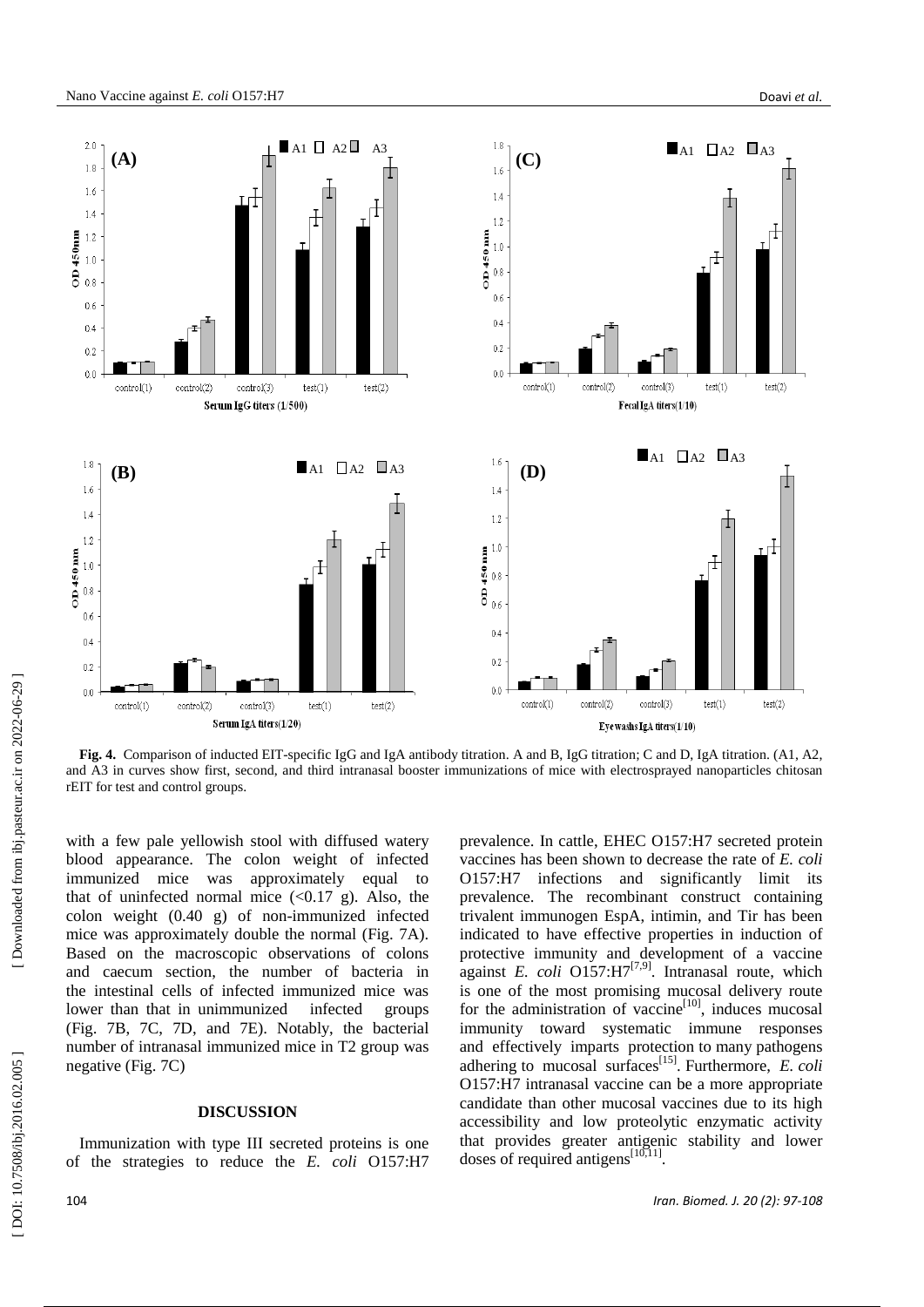

**Fig. 5.** Western -blot analysis of rEIT -specific IgG antibody in intranasally immunized mice. Lane 1, sera from intranasally immunized mice; Lane 2, sera from unimmunized mice; Lane 3, protein weight marker .

In the present study, a constructed rEIT , including a truncated form of EspA (EspA 120), conserved carboxy -terminal region of intimin ( intimin 282) , and a fragment of Tir (residues 258 -361, Tir 103) was applied to design a new intranasal nanovaccine. A plant -base d oral vaccine (rEIT) used for mucosal delivery showed more efficacy with the combination of parenteral injection as a prime booster and an oral strategy<sup>[9]</sup>. In contrast, our current rEIT intranasal vaccine demonstrated considerable titers of IgG-, IgA-, and sIgA -specific antibodies after the first nasal administration , followed by administrations without prime injection (Fig. 4). New findings of the current study also indicate d that intranasally immunized mice significantly induce fecal and ocular sIgA compared to

intrapretoneal immunized mice with subsequent decrease in the bacterial shedding after oral challenge (Fig. 6).

Intranasal vaccines have several limitations, including rapid antigen residence time in nasal cavity and the inefficient permeability of administered antigens through the nasal epithelial barriers<sup>[15]</sup>.

Therefore, to overcome these limitations, strong antigen -adjuvant formulations and effective delivery systems are essentially required for the improvement of the nasal vaccine <sup>[18]</sup>. Recently, the non-toxigenic polymeric nanoparticles, such as chitosan and its derivatives, with biocompatible and biodegradable properties are gaining attention as unique antigen delivery systems<sup>[19,32]</sup>. Nasal delivery of chitosan and

**Table 3.** Inhibition of *E. coli* O157:H7 attachment to Caco -2 cells in intranasally immunized and non -immunized mice sera

| <b>Test sera</b>          | <b>Positive</b><br>Caco-2 cells<br>$(9/6)^{a}$ | Mean<br>number<br>adhesion <sup>b</sup> |
|---------------------------|------------------------------------------------|-----------------------------------------|
| Non-immunized mice        | 99                                             | $13.6 \pm 0.66$                         |
| Intranasal immunized mice | 34                                             | $2.1 + 0.03$                            |

The percentage of *E. coli* O157:H7 cells adhered to Caco -2 cells treated with intranasal immunized mice sera was significantly lower than that treated with non -immunized mice sera (*\*P*<0.05). <sup>a</sup>The percentage of bacterial counts adhered to Caco *-* 2 cells; <sup>b</sup>the mean number of adherent bacteria cells per Caco-2 cell.



#### **Dayspostinfection**

**Fig. 6.** *E. coli* O157:H7 shedding following intranasal vaccination compared to intrapretoneal immunization. Mice in test or control groups were orally gavaged with 10<sup>10</sup> CFU of *E. coli* O157:H7, and bacterial fecal shedding of each mouse was detected during three weeks. The reliable detection limit of plating was 100 CFU/0.1 mg fecal samples. Test 1, intranasal immunized mice with electrosprayed nanoparticles chitosan rEIT; Test 2, intranasal immunized mice with electrosprayed TMC -rEIT nanoparticles; Control 1, mice administrated with chitosan alone; Control 2, mice administrated with non-electrosprayed chitosan-rEIT; Control 3, intraperitoneally immunized mice with rEIT adjuvanted by Freund's adjuvants ( *P*<0.05).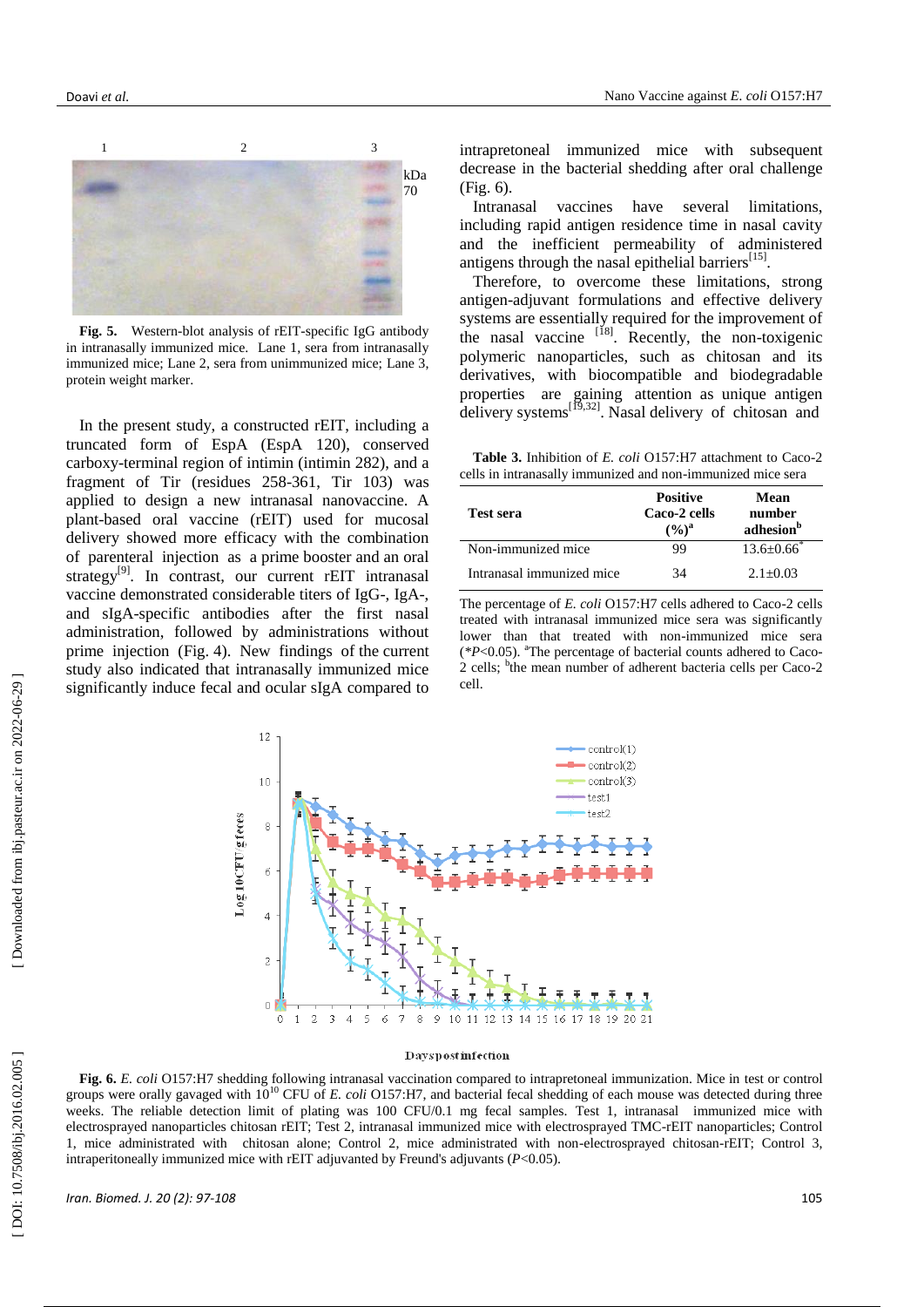

**Fig. 7.** Caecum and colons micrograph images of infected mice after oral challenge with *E. coli* O157:H7. A) I: The deformed colon and caecum of unimmunized mice, II: Normal colon and caecum of intranasally immunized infected mice exhibiting normal appearance and well -formed dark stools in the distal colon, III: Colon and caecums of uninfected mice were similar to those of intranasally immunized infected mice. B) Unimmunized infected mice present intimate bacterial adherence on caecum and colon cells (arrows); C) Intranasal immunized with electrosprayed nanoparticles TMC -rEIT showing smoothen surface epithelium without any bacterial attachment; D) Intranasally immunized mice with electrosprayed chitosan -rEIT nanoparticles; E) Intrapretoneal immunized mice with rEIT, which exhibited the reduction in bacterial adhesion.

TMC muco -adhesive particles can increase the cellular antigen uptake through M cells and nasal epithelial cells. This can lead to M -cells to targeting and increasing the absorption of antigen through some regions of nasal-associated lymphoid tissue<sup>[33,34]</sup>, an induction site for immune response in the upper respiratory tract<sup>[35]</sup>. The positive surface charge of chitosan and TMC nanoparticles raises the cellular interaction between the epithelial cells with a negative charge on their cell membrane and dendritic cells and thus increases the antigen residence time in the nasal cavity<sup>[33,34]</sup>. Since chitosan and its water-soluble derivative, TMC, are good nanocarriers for trans mucosal vaccination especially nasal vaccine<sup>[33,35]</sup>, we used these biopolymers for nasal delivery of rEIT antigen. The production of chitosan and TMC nanoparticles was carried out using an electrospraying technique<sup>[22]</sup>. Electrospraying process was carried out at 20 kV as described by Doan *et al.*<sup>[26]</sup>. A previous research has shown that a reduction in acetic acid

concentration used for the preparation of chitosan solution results in lower viscosity of chitosan solution<sup>[25]</sup>. Therefore, we applied 70% (v/v) acetic acid as chitosan solvent.

To achieve the stability of particles suspension and the inhibition of the particles agglomeration, the zeta potential of particles would be in highly negative or positive values (lower than -30 mV or higher than +30  $\text{mV}$ <sup>[36]</sup>. The observed zeta potential values of resultant nanoparticles prepared here were above +30 mV, which resulted in stable nanoparticles (Fig. 2D). The nanoparticles size of 300 -400 nm (Fig. 1) obtained in the present study was comparable to other studies<sup>[20,26,37]</sup>. In this continuous one-step process, we avoided the use of an external dispersion/emulsion phase because this issue might decrease the chance of its unpredictable side effects on rEIT protein<sup>[22]</sup>. Our data depicted that intranasal immunization with electrosprayed rEIT -chitosan or TMC nanoparticles significantly reduced *E. coli* O157:H7 shedding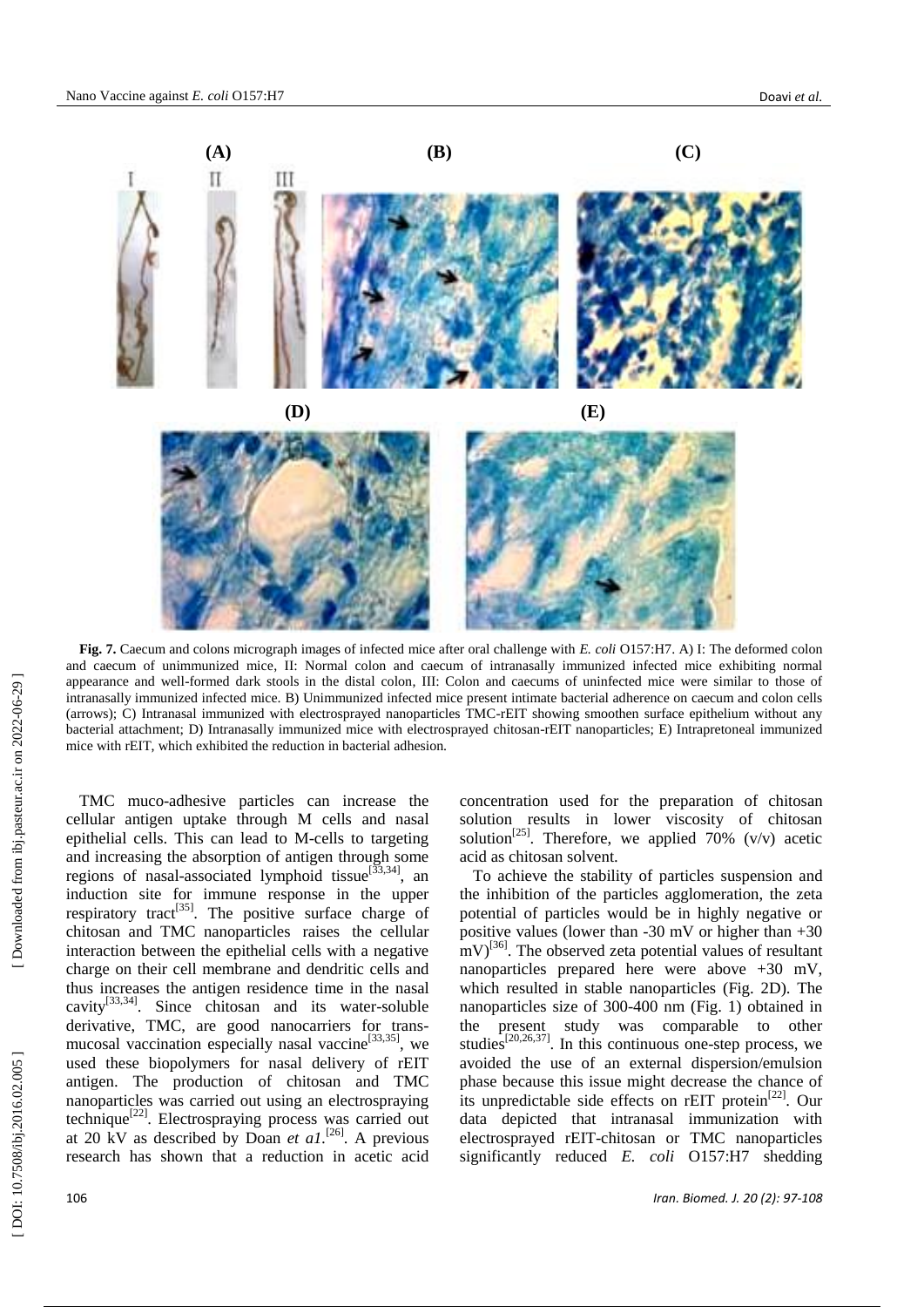Doavi *et al.* Nano Vaccine against *E. coli* O157:H7

following the infection by  $10^{10}$  CFU of live bacteria (Fig. 6). The earlier results indicated that intranasally immunized mice with a current nanovaccine<br>formulation specially with TMC-adjuvanted formulation specially TMC-adjuvanted nanovaccine offered more reduction in bacterial shedding period compared to intraperitoneally immunized mice ( *P*<0.05) (Fig. 6). A significant ( *P*<0.05) reduction was observed in *E. coli* O157:H7 attachment rate to a Caco -2 cell line with a serum of intranasally immunized mice as compared to non immunized mice (Table 3 ). Our results indicate d that *E. coli* O157:H7 intranasal vaccines induce d efficient immune responses. The histological macroscopic observations of colon

and caecum specimens in challenged mice showed that the number of detectable bacteria in these specimens from intranasally or intraperitoneally immunized mice was significantly less than those detected in non immunized mice (Fig. 7 B , 7 C , 7 D , and 7 E). No adhered bacteria were found in epithelial smoothen surface in mice immunized intranasally with electrosprayed nanoparticles TMC-rEIT (Fig. 7C). Furthermore, the shape and weight of the specimens from immunized and non -immunized mice were clearly different (Fig. 7 A ) . Also, the induction of IgA is not essential for the reduction of *E. coli* O157:H7 colonization in mice<sup>[7]</sup>. It has been shown that SIgA is important and beneficial for the preventi o n of *E. coli*  O157:H7 colonization and achievement of more efficacious protection<sup>[38]</sup>. Inhibition of EspA, intimin, and Tir function s, as bacterial receptors, is related to the IgA production<sup>[8]</sup>. Previous studies on EHEC nasal vaccines have indicated that only nasal adminis tered vaccines could induce detectable SIgA tit ers in contrast to other injectable vaccines $^{[12-14]}$ .

In conclusion, the results suggest that intranasal nanovaccine is a promising and an effective method that can serve as an alternative strategy for vaccine delivery against the *E. coli* O157:H7. The present investigation shows that the recombinant combination of EspA, intimin , and Tir is a potent , trivalent immunogen for intranasal nanovaccine. The rEIT trivalent protein formulated with electrosprayed chitosa n or TMC nanoparticles can protect host against *E. coli* O157:H7 as a result of strong humoral and mucosal immune responses.

#### **ACKNOWLEDGEMENTS**

This work was financially supported by Shahed University and Baqiyatallah University of Medical Science, Tehran, Iran .

**CONFLICT OF INTEREST.** None declared.

*Iran. Biomed. J. 20 (2): 97 -108* 107

#### **REFERENCES**

- 1 . Mousavi SL, Rasooli I, Nazarian S, Amani J. Simultaneous detection of *Escherichia coli* O157: H7, toxigenic Vibrio cholerae, and Salmonella typhimurium by multiplex PCR. *Iranian journal of clinical infectious diseases* 2009; **4**(2): 97 -103.
- 2. . Bach S, McAllister T, Veira D M, Gannon VPJ, Holley R A Transmission and control of *Escherichia coli* O157: H7 -A review. *Canadian journal of animal science* 2002; **82**(4): 475 - 490.
- 3 . Larrie -Baghal SM, Rasooli I, Mousavi -Gargari SL, Rasooli Z, Nazarian S. Passive immunization by recombinant ferric enterobactin protein (FepA) from *Escherichia coli* O157. *Iranian journal of microbiology* 2013; **5**(2): 113 -119.
- 4 . Deng W, Puentet JL, Gruenheid S, Li Y, Vallance BA, Vázquez A, Barbat J, Ibarrat A, O'Donnell P, Metanikov P, Ashman K, Lee S, D Goode, Pawson T, Finlay B. Dissecting virulence: systematic and functional analyses of a pathogenicity island. *Proceedings of the national academy of sciences of the United States of America*  2004; **101**(10): 3597 -3602.
- 5 . Kaper JB. Enterohemorrhagic *Escherichia coli*. *Current opinion in microbiology* 1998; **1**(1): 103 -108.
- 6 . Frankel G, Phillips AD, Rosenshine I, Dougan G, Kaper JB, Knutton S. Enteropathogenic and enterohaemorrhagic *Escherichia coli*: more subversive elements. *Molecular microbiology* 2002; **30**(5):911 - 921.
- 7 . Amani J, Salmanian AH, Rafati S, Mousavi SL. Immunogenic properties of chimeric protein from espA, eae and tir genes of *Escherichia coli* O157: H7. *Vaccine*  2010; **28**(42): 6923 -6929 .
- 8 . Amani J, Mousavi SL, Rafati S, Salmanian AH. *In silico* analysis of chimeric espA, eae and tir fragments of *Escherichia coli* O157:H7 for oral immunogenic applications. *Theoretical biology and medical modelling*  2009; **6**: 28.
- 9. . Amani J, Mousavi SL, Rafati S, Salmanian AH. Immunogenicity of a plant -derived edible chimeric EspA, intimin and Tir of *Escherichia coli* O157: H7 in mice. *Plant science* 2011; **180**(4): 620 -627.
- 10 . Giudice EL, Campbell JD. Needle -free vaccine delivery. *Advanced drug delivery reviews* 2006; **58** (1): 68 -89.
- 11 . Davis S. Nasal vaccines. *Advanced drug delivery reviews* 2001; **51**(1 -3): 21 -42.
- 12 . Zhang XH, He KW, Zhang SX, Lu WC, Zhao PD, Luan XT, Ye Q, Wen LB, Guo RL, Wang XM, Lv LX, Zhou Jm, Yu ZY, Mao AH . Subcutaneous and intranasal immunization with Stx2B –Tir–Stx1B –Zot reduces colonization and shedding of *Escherichia coli* O157: H7 in mice. *Vaccine* 2011; **29**(22): 3923 -3929.
- 13 . Cataldi A, Yevsa T, Vilte DA, Schulze K, Castro -Parodi M, Larzábal M, Cristina J, Mercado E, Guzman C. Efficient immune responses against Intimin and EspB of enterohaemorragic *Escherichia coli* after intranasal vaccination using the TLR2/6 agonist MALP-2 as adjuvant. *Vaccine* 2008; **26**(44): 5662 -5667.
- 14 . Fan HY, Wang L, Luo J, Long BG. Protection against *Escherichia coli* O157:H7 challenge by immunization of